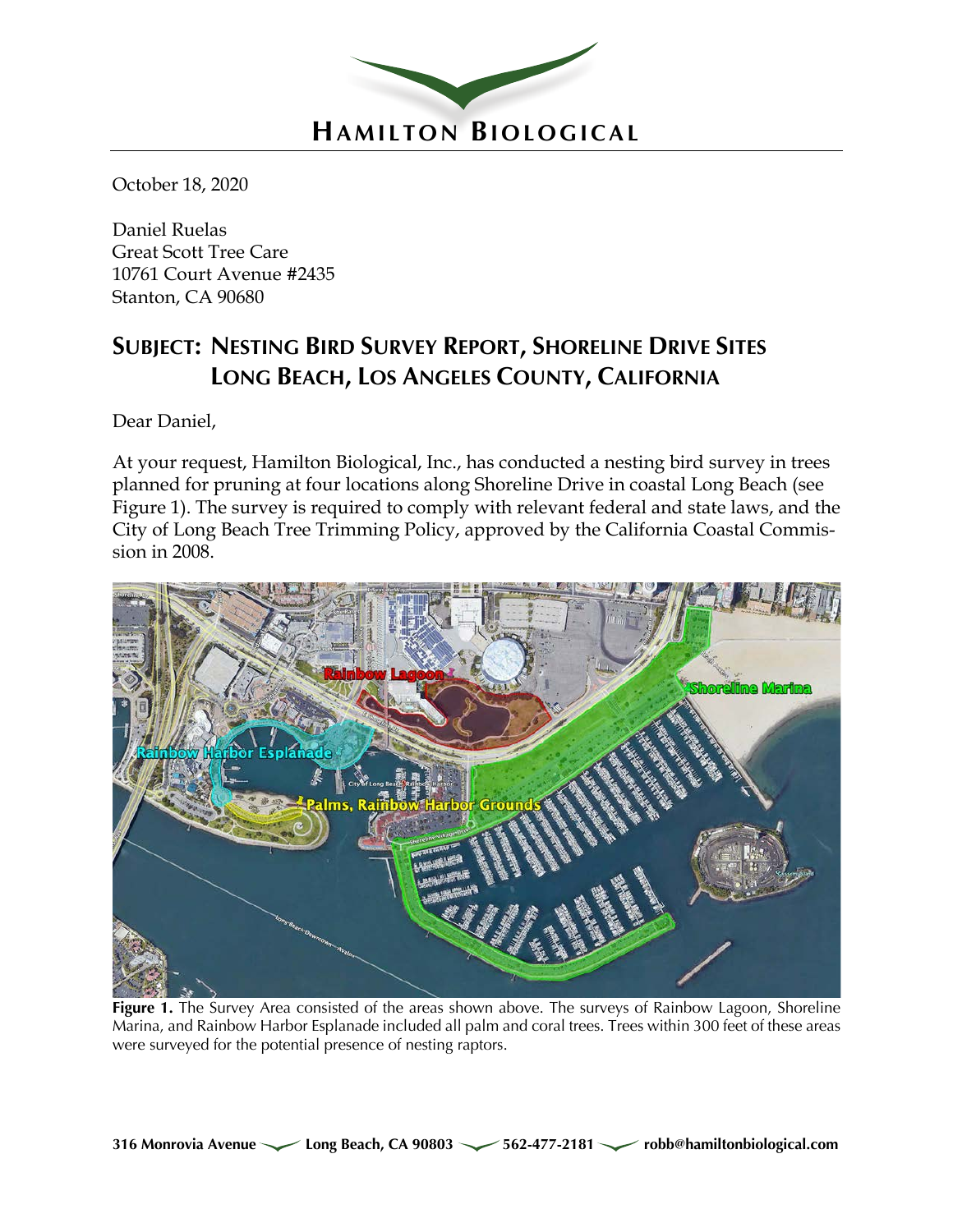#### **REVIEW OF REGULATIONS PROTECTING NESTING BIRDS**

#### **Federal Migratory Bird Treaty Act**

The federal Migratory Bird Treaty Act (MBTA) of 1918 implemented the 1916 Convention between the U.S. and Great Britain (for Canada) for the protection of migratory birds. Later amendments implemented treaties between the U.S. and Mexico, the U.S. and Japan, and the U.S. and the Soviet Union (now Russia). At the heart of the MBTA is this language:

Establishment of a Federal prohibition, unless permitted by regulations, to "pursue, hunt, take, capture, kill, attempt to take, capture or kill, possess, offer for sale, sell, offer to purchase, purchase, deliver for shipment, ship, cause to be shipped, deliver for transportation, transport, cause to be transported, carry, or cause to be carried by any means whatever, receive for shipment, transportation or carriage, or export, at any time, or in any manner, any migratory bird, included in the terms of this Convention . . . for the protection of migratory birds . . . or any part, nest, or egg of any such bird." (16 U.S.C. 703)

## **California Fish and Game Code**

Section 3503 of the California Fish and Game Code states, "It is unlawful to take, possess, or needlessly destroy the nest or eggs of any bird, except as otherwise provided by this code or any regulation made pursuant thereto." Thus, in California, it remains a potential State offense to knowingly disrupt an active nest of virtually any native bird species. The term "active nest" is not clearly defined in the Fish and Game Code, and in some circumstances may be left to the discretion of the biologist in the field. At present, wardens for the California Department of Fish & Wildlife (CDFW) typically define an active nest as one that is completed and holding at least one egg (Erinn Wilson, CDFW, pers. comm.).

#### **City of Long Beach Tree Trimming Policy (Coastal Commission)**

In 2008, the California Coastal Commission asserted jurisdiction over "annual and emergency tree trimming activities" in those parts of the City of Long Beach that lie within the coastal zone<sup>1</sup>. This includes the Downtown Shoreline, Alamitos Bay Marina, Marine Stadium, Colorado Lagoon, and other state tidelands and beaches. Under this policy:

Any trimming of trees with nests shall be supervised by a qualified biologist or ornithologist and a qualified arborist to ensure that adequate nest support and foliage coverage is maintained in the tree, to the maximum extent feasible, in order to preserve the nesting habitat. Trimming of any nesting trees shall occur in such a way that the support structure of existing nests will not be trimmed and existing nests will be preserved, unless the Department of Parks, Recreation and Marine, in consultation with a qualified arborist, determines that such trimming is necessary to protect the health and safety of the public. The amount of trimming at any one time shall be limited to preserve the suitability of the nesting tree for breeding and/or

<sup>1</sup> https://documents.coastal.ca.gov/reports/2009/2/W23b-2-2009.pdf.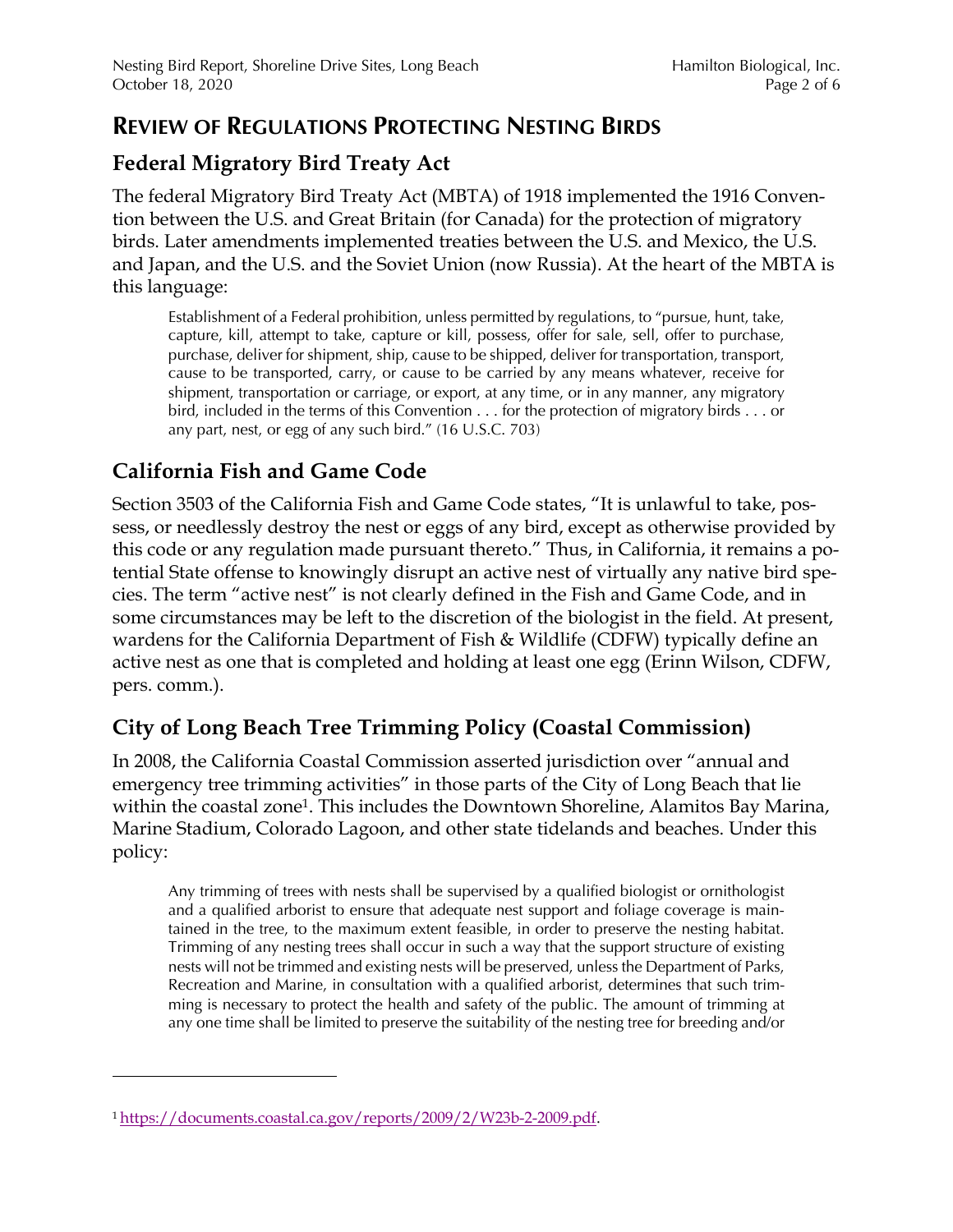nesting habitat. Trees or branches with a nest that has been active anytime within the last five years shall not be removed or disturbed unless a health and safety danger exists.

Trimming may not proceed if a nest is found and evidence of courtship or nesting behavior is observed at the site. In the event that any birds continue to occupy trees during the nonnesting season, trimming shall not take place until a qualified biologist or ornithologist has assessed the site, determined that courtship behavior has ceased, and given approval to proceed within 300 feet of any occupied tree.

The policy pertains to the nests of colonial waterbirds, including cormorants, herons, and egrets, as well as raptorial species known to re-use nests from previous years.

### **SURVEY METHODS**

Biologist Robert A. Hamilton conducted the nesting bird survey on October 17, 2020, from 2:00 to 5:50 p.m. Skies were clear; winds were in the range of 2–5 miles per hour; and the temperature was 72-74° F. The area was surveyed by walking slowly under the trees proposed for pruning or removal, looking for nests in the trees above, observing the behavior of the birds in the area and listening to their vocalizations, and inspecting the ground for guano or "pellets" of undigested fur and bone often deposited beneath the nests of owls and other raptors. Trees within 300 feet of the survey areas were inspected for the potential presence of nesting raptors.

## **SURVEY RESULTS**

I detected the following bird species during the survey: Mallard, American Coot, Blackcrowned Night-Heron, Ring-billed Gull, Western Gull, Rock Pigeon, Anna's Hummingbird, Black Phoebe, House Finch, Orange-crowned Warbler, and Yellow-rumped Warbler.

I did not observe any evidence of nesting birds during the survey.

I detected four inactive heron/egret nests in two groups of coral trees on the eastern shore of Rainbow Lagoon; see Figure 2 and Photos 1–4 on the following pages.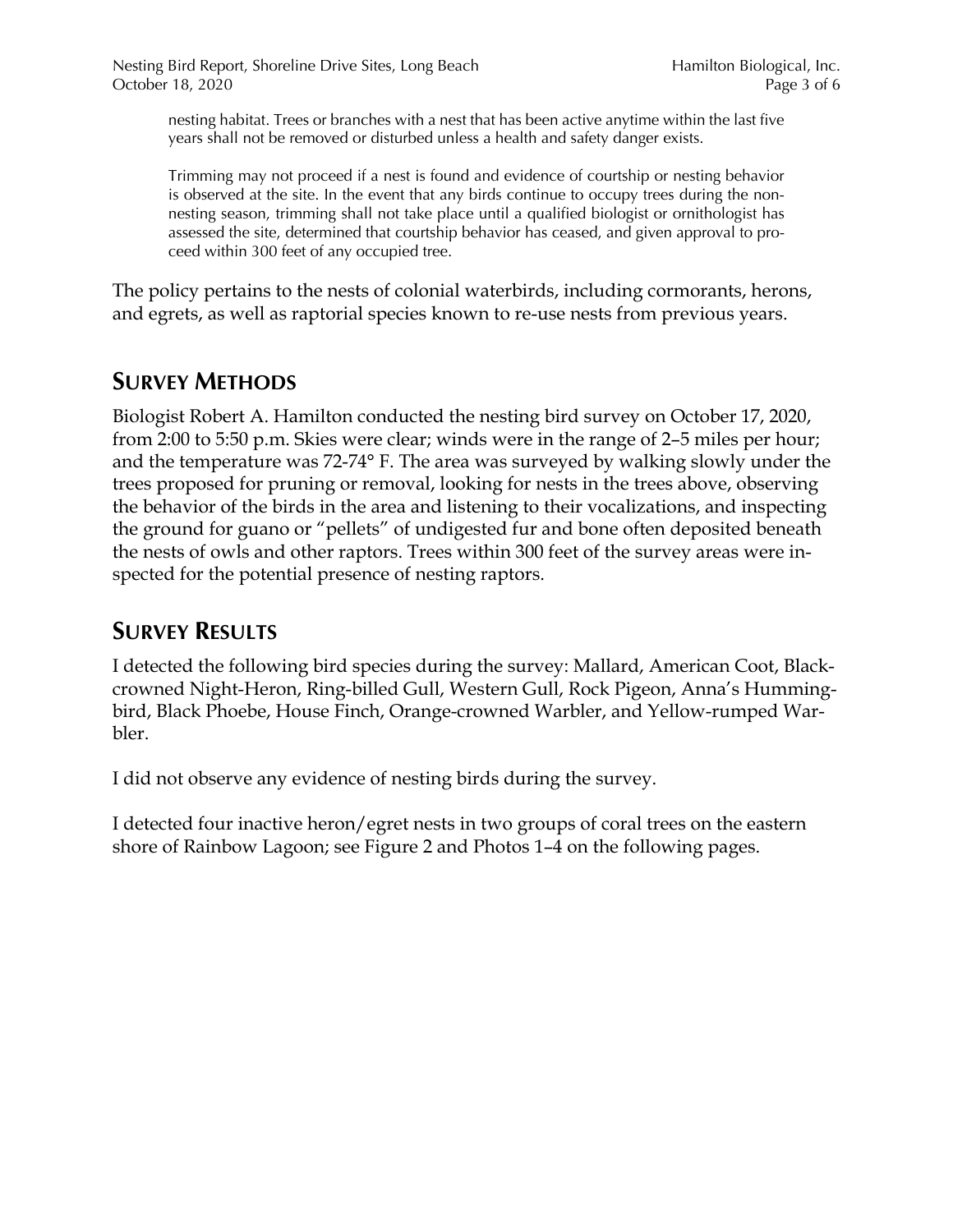

**Figure 2.** At the Rainbow Lagoon site, four inactive heron/egret nests were detected in two groups of coral trees on the lagoon's eastern shore.



**Photo 1.** First of three small heron/egret nests detected 25 feet up in a coral tree on the southeastern shore of the lagoon. See Figure 2.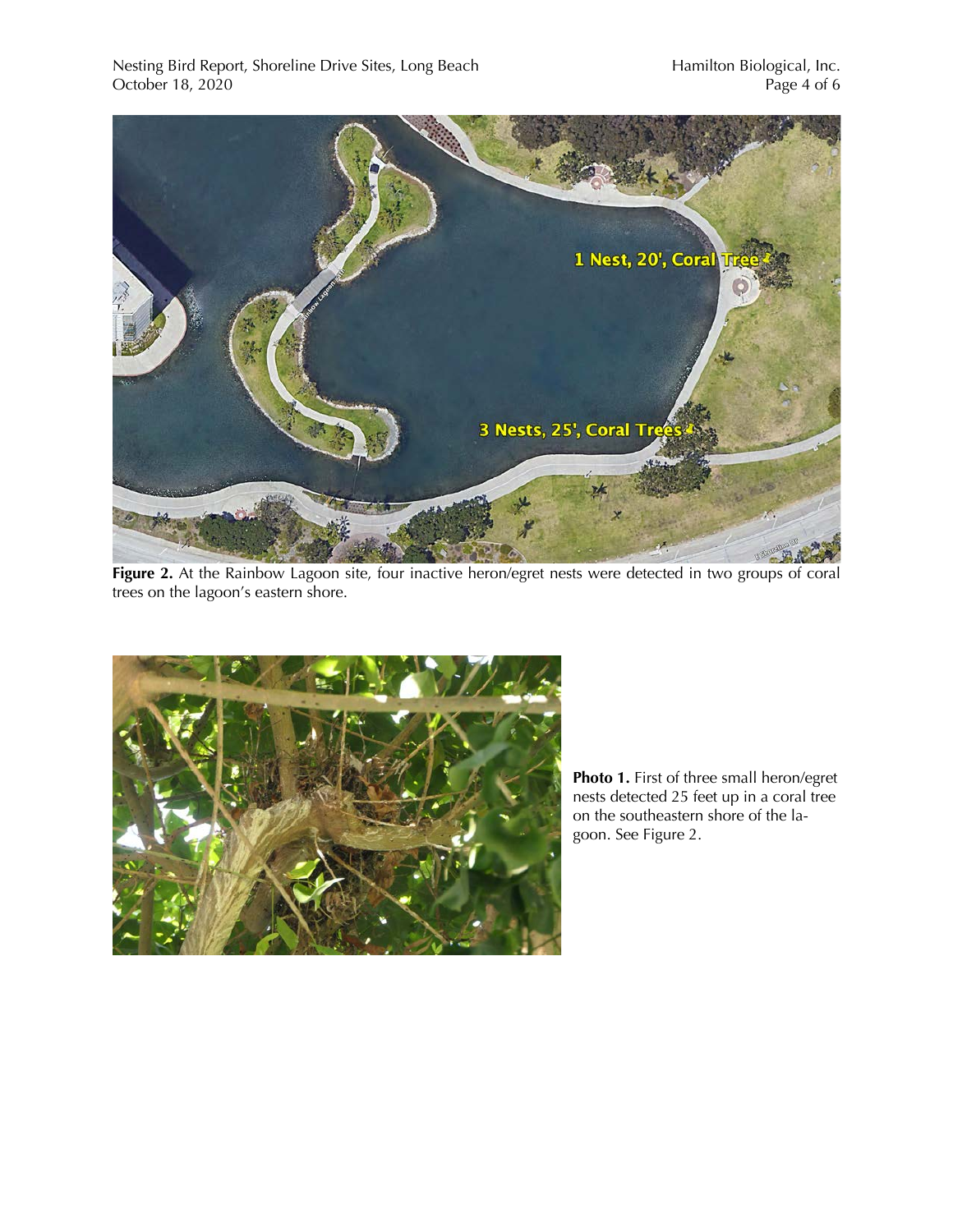Nesting Bird Report, Shoreline Drive Sites, Long Beach Hamilton Biological, Inc. October 18, 2020 Page 5 of 6



**Photo 2.** Second of three small heron/egret nests detected 25 feet up in a coral tree on the southeastern shore of the lagoon. See Figure 2.

**Photo 3.** Third of three small heron/egret nests detected 25 feet up in a coral tree on the southeastern shore of the lagoon. See Figure 2.





**Photo 4.** Single small heron/egret nest detected 20 feet up in a coral tree on the eastern shore of the lagoon. See Figure 2.